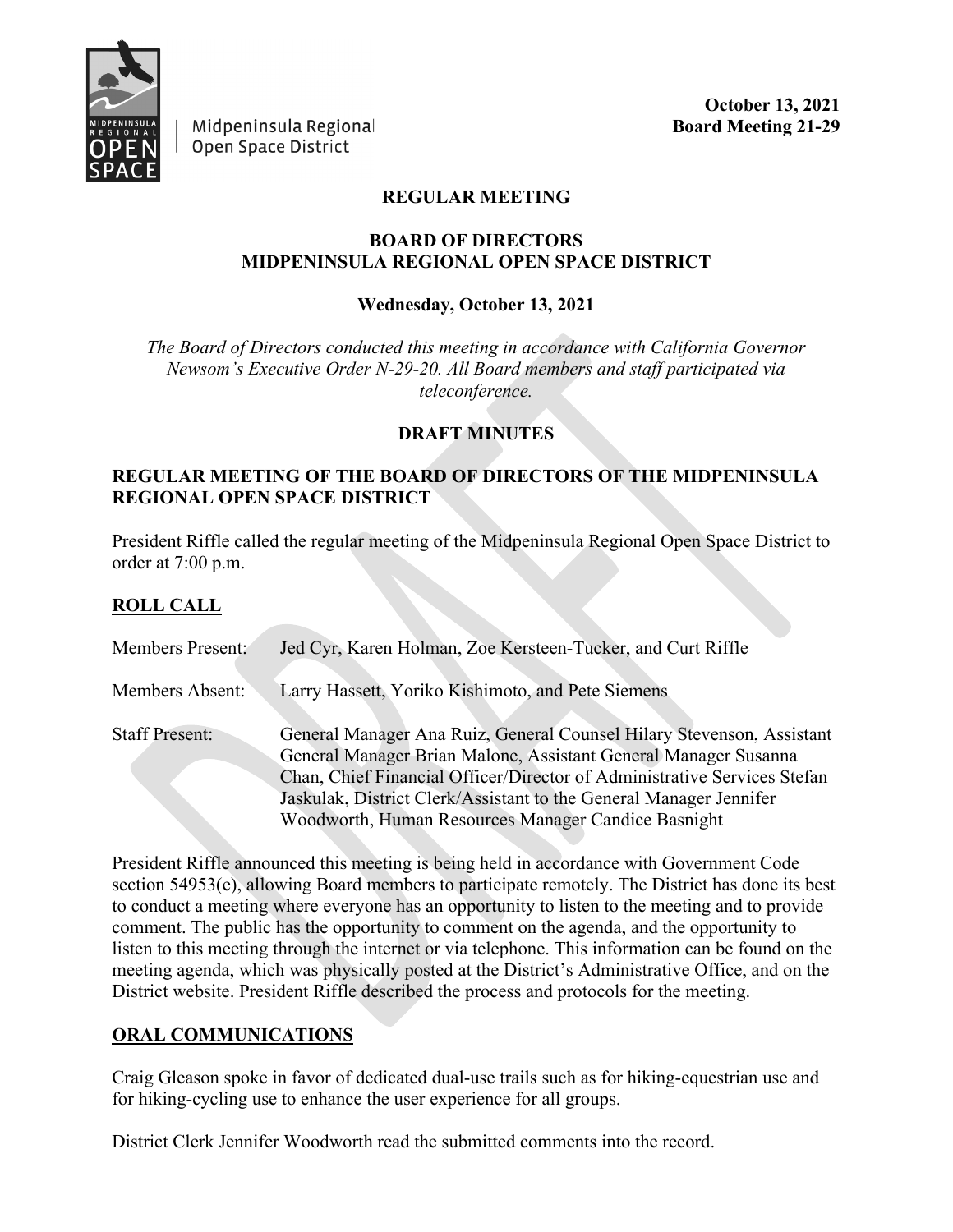Robert Beckman provided comments supporting single-track trails over using roads as trails in District preserves.

Tom Angsten provided comments in support of allowing Class 1 e-bikes on District preserves because they allow riders of various skill levels to enjoy the trails and are no faster than standard bikes.

Director Siemens joined the meeting at 7:08 p.m.

# **ADOPTION OF AGENDA**

**Motion**: Director Cyr moved, and Director Holman seconded the motion to adopt the agenda.

# **ROLL CALL VOTE: 5-0-0**

# **SPECIAL ORDERS OF THE DAY**

- Introduction of staff
	- O Senior Planner Jared Hart
	- O Public Affairs Specialist II Natalie Jolly
	- O Capital Project Manager II Ivana Yeung

# **CONSENT CALENDAR**

Public comment opened at 7:17 p.m.

Ms. Woodworth reported no public comments were submitted for the Consent Calendar items.

Public comment closed at 7:17 p.m.

**Motion:** Director Cyr moved, and Director Holman seconded the motion to approve the Consent Calendar.

# **ROLL CALL VOTE: 5-0-0**

- **1. Approve the September 22, 2021 Board meeting minutes**
- **2. Claims Report**

### **3. Contract Amendment for Interpretive Services with EDX Exhibits to complete Phase I (Planning and Design) and support Phase II (Fabrication and Installation) of the Administrative Office Interpretive Elements Project (R-21-135)**

# General Manager's Recommendation:

1. Authorize the General Manager to execute a contract amendment in the amount of \$31,900 (\$16,900 for Phase I and \$15,000 for Phase II) with EDX Exhibits, bringing the amended contract to \$109,900.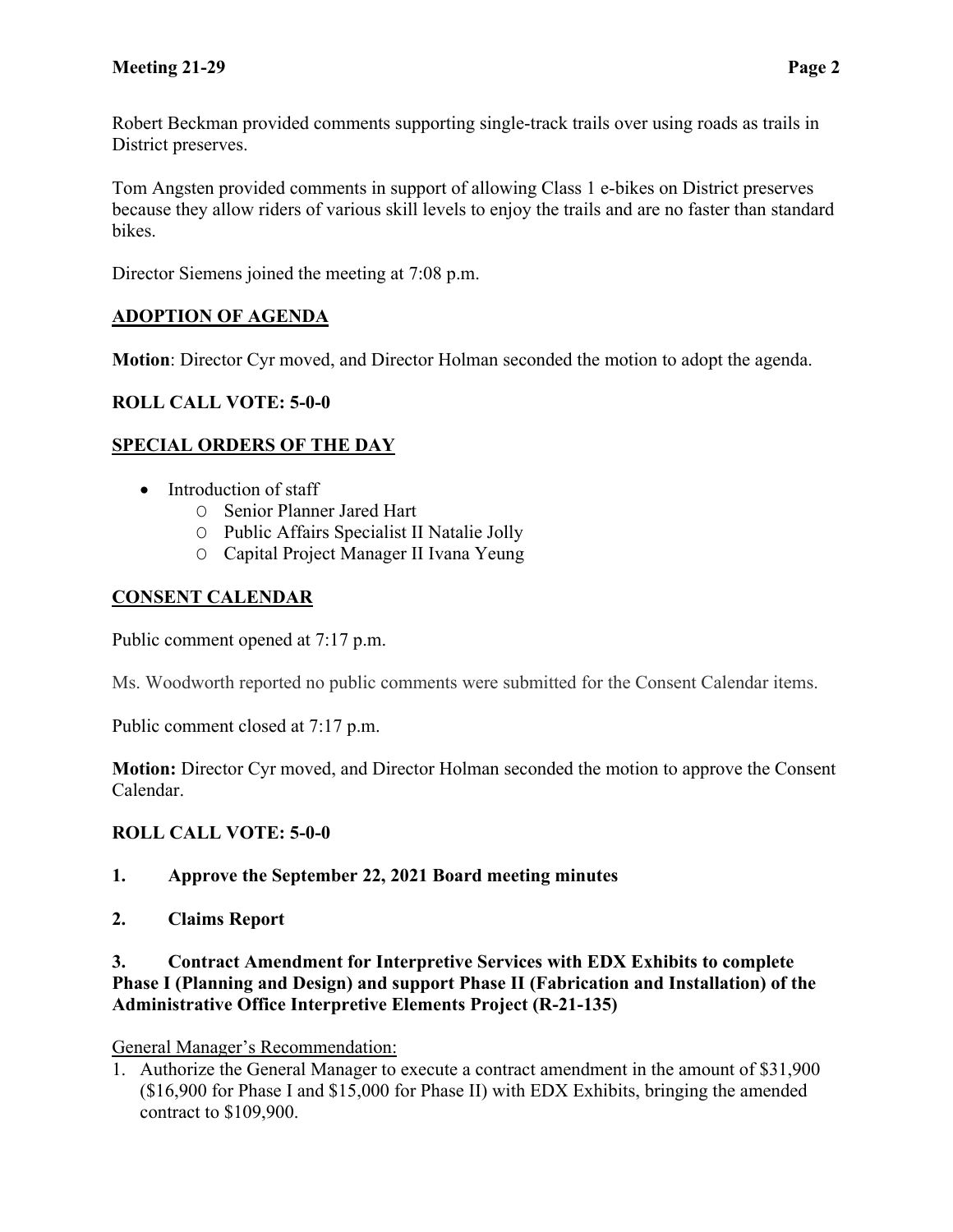2. Authorize an additional 15% contingency of \$2,250 for the Phase II scope of work to be reserved for unanticipated issues, bringing the total not-to-exceed amended contract amount to \$112,150.

## **4. Addendum to the La Honda Creek Master Plan Mitigated Negative Declaration for the White Barn Structural Stabilization Project (R-21-133)**

General Manager's Recommendation: Adopt a resolution approving an Addendum to the La Honda Creek Master Plan Initial Study/Mitigated Negative Declaration for the White Barn Structural Stabilization Project.

## **5. Award of Contract to EMID Design Group for Staff Furniture Procurement and Installation Services for the Administrative Office Project (R-21-136)**

## General Manager's Recommendation:

- 1. Authorize the General Manager to enter into a contract with EMID Design Group of Fresno, CA for a not-to-exceed base amount of \$233,659 plus a bid alternate amount of \$107,101.00 for a total contract of \$340,760 to furnish 93 workspaces plus other work areas in the repurposed Administrative Office located at 5050 El Camino Real.
- 2. Authorize a 10% contingency amount of \$34,076 to be reserved for additional furnishings and/or replacement items, as needed, thus allowing the total contract amount to not exceed \$374,836.

## **6. Award of Contract to Old La Honda General Engineering to Complete Improvements for the Bergman Driveway Project at Russian Ridge Open Space Preserve (R-21-134)**

General Manager's Recommendation:

- 1. Authorize the General Manager to enter into a contract with Old La Honda General Engineering for a not-to-exceed base contract amount of \$78,679.
- 2. Authorize an allowance of \$4,000 to stop/start and extend the project over the rainy season, dependent on weather.
- 3. Authorize a 10% contingency of \$7,868, to be reserved for unanticipated issues, thus allowing the total contract amount not to exceed \$90,547.

# **BOARD BUSINESS**

### **7. Teleconferenced Board Meetings Pursuant to the Brown Act and Assembly Bill 361 (R-21-138)**

General Counsel Hilary Stevenson provided the staff report describing the purpose and proposed implementation of Assembly Bill 361 for District public meetings.

General Manager Ana Ruiz provided information regarding potential difficulty in enforcing COVID-19 safety protocols if public meetings are held in-person.

President Riffle stated his support for the General Manager's recommendation stating it provides a safe and effective method for conducting public meetings.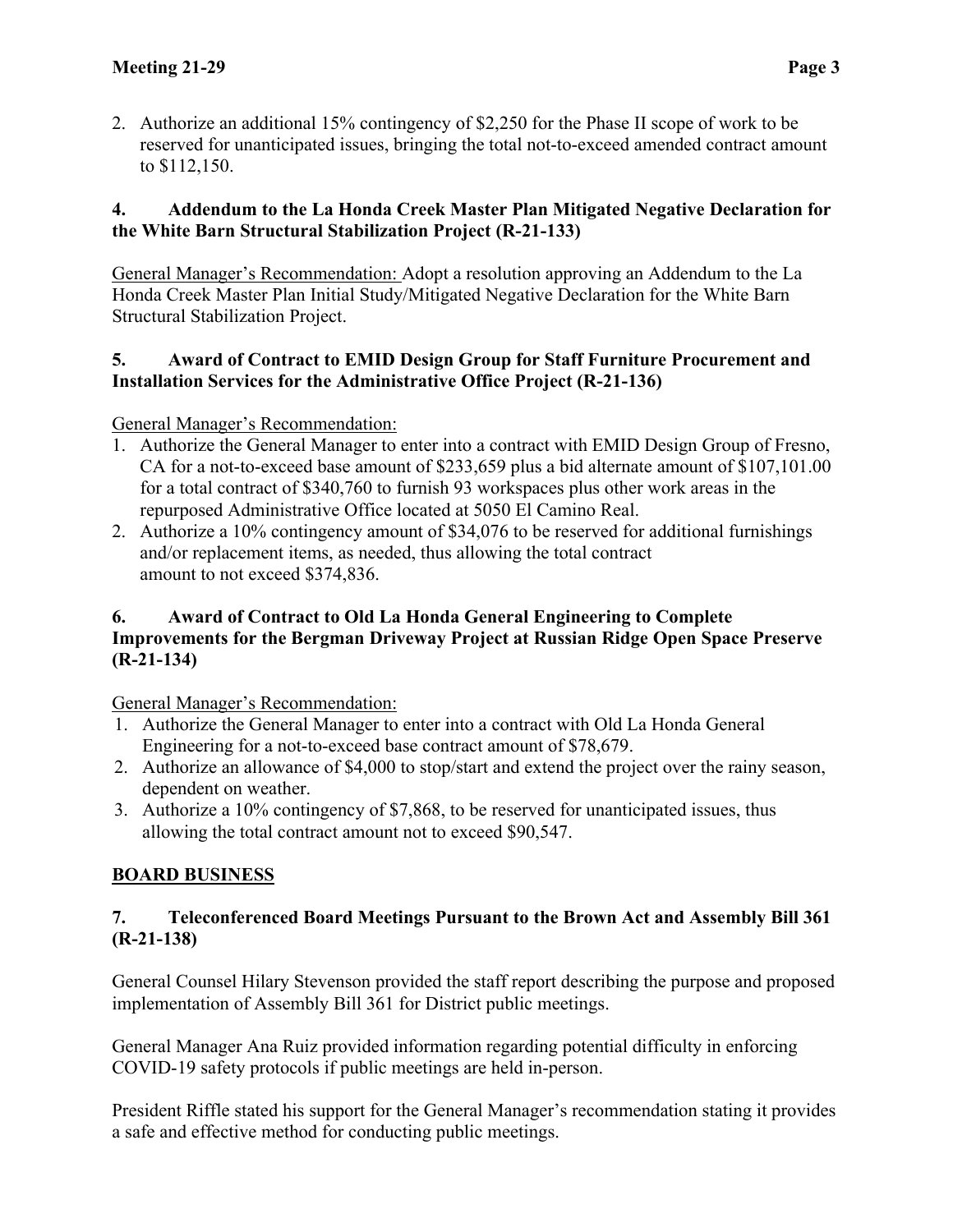## **Meeting 21-29 Page 4**

Public comment opened at 7:29 p.m.

Ms. Woodworth reported no public comments were submitted for this item.

Public comments closed at 7:29 p.m.

**Motion:** Director Cyr moved, and Director Siemens seconded the motion to adopt a resolution authorizing remote teleconferenced public meetings, pursuant to new Brown Act provisions enacted through AB 361.

## **ROLL CALL VOTE: 5-0-0**

**8. Approval of Salary Adjustments and Amended Classification and Compensation Plan for Board Appointee General Manager (R-21-139)**

**9. Approval of Salary Adjustments and Classification and Compensation Plan for Board Appointee General Counsel (R-21-137)**

### **10. Approval of Salary Adjustments and Amended Classification and Compensation Plan for Board Appointee Controller (R-21-140)**

Human Resources Manager Candice Basnight provided the staff presentation summarizing the Board appointee evaluation process, compensation study, and proposed adjustments to the Board appointees' salaries.

President Riffle stated he served as the chair for the Board Appointee Evaluation Committee and commended staff for helping guide the evaluation process and thanked and commended the Board appointees for their excellent work in the last year.

The members of the Board spoke in favor of the Board Appointee Evaluation Committee's recommendations and the extraordinary work put forth by the appointees and their staffs over the last year.

Ms. Ruiz and Ms. Stevenson thanked staff for their dedication, efforts, and accomplishments over the last year to support the District and its work.

Public comment opened at 7:44 p.m.

Ms. Woodworth reported no public comments were submitted for this item.

Public comment closed at 7:44 p.m.

**Motion**: Director Siemens moved, and Director Kersteen-Tucker seconded the motion to approve the following Board Appointee Evaluation Committee Recommendations:

Board Appointee Evaluation Committee's Recommendation: As a result of the Board's evaluation of the performance of the District's Board Appointees for Fiscal Year 2020-21, the Board Appointee Evaluation Committee recommends the following compensation adjustments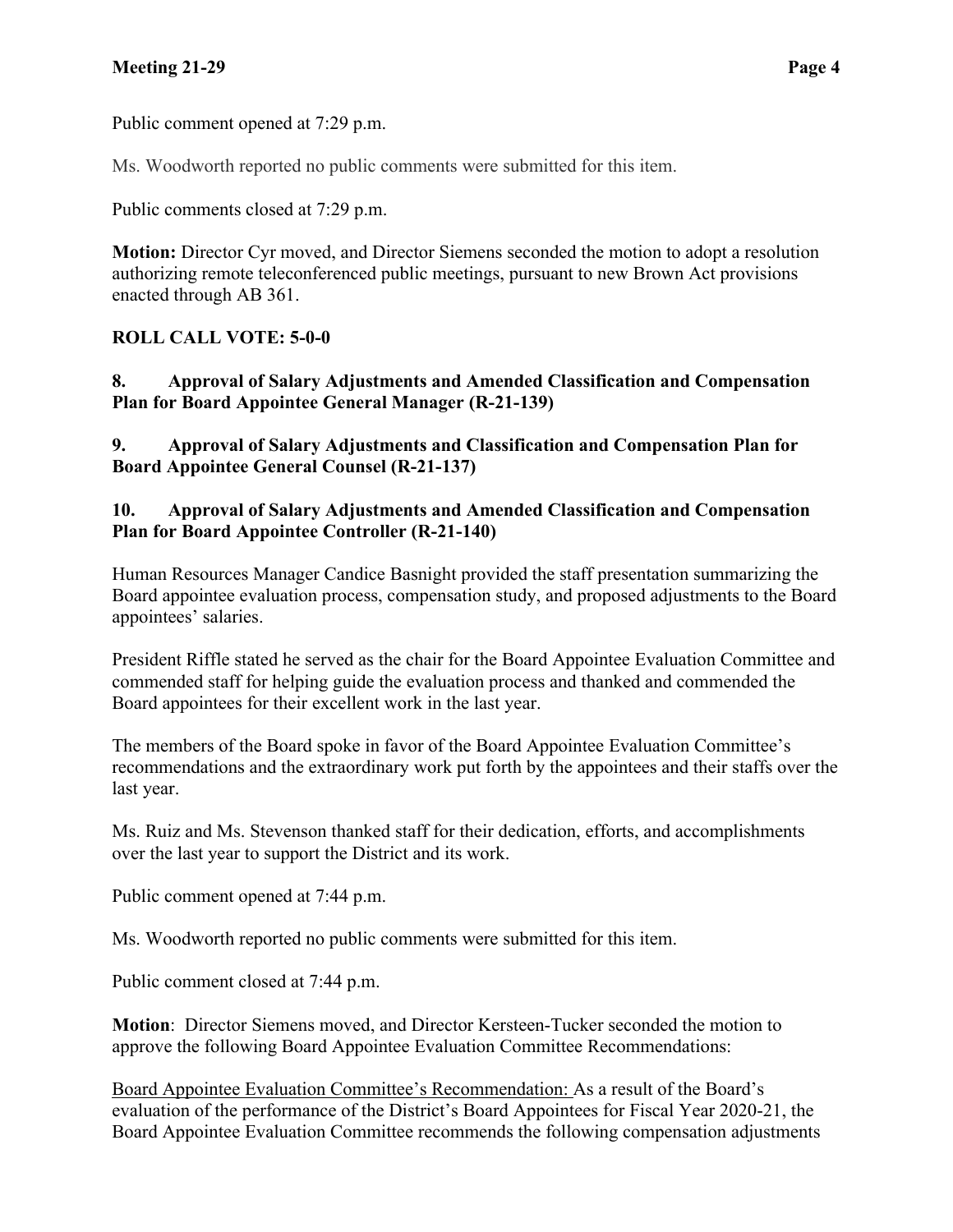for the General Manager for Fiscal Year 2021-22: Adjust the General Manager's base salary upward to \$267,668, plus a one-time merit pay bonus of \$13,383.

The Board Appointee Evaluation Committee recommends the adoption of a resolution approving the salary adjustments. The Board Appointee salary changes will be adopted through the Board approved Classification and Compensation Plan.

Board Appointee Evaluation Committee's Recommendation: As a result of the Board's evaluation of the performance of the District's Board Appointees for Fiscal Year 2020-21, the Board Appointee Evaluation Committee recommends the following compensation adjustments for the General Counsel for Fiscal Year 2021-22: Adjust the General Counsel's base salary upward to \$250,978, plus a one-time merit pay bonus of \$12,549.

The Board Appointee Evaluation Committee recommends the adoption of a resolution approving the salary adjustments. The Board Appointee salary changes will be adopted through the Board approved Classification and Compensation Plan.

Board Appointee Evaluation Committee's Recommendation: As a result of the Board's evaluation of the performance of the District's Board Appointees for Fiscal Year 2020-21, the Board Appointee Evaluation Committee recommends the following compensation adjustments for the Controller for Fiscal Year 2021-22: Adjust the Controller's base salary upward to \$49,730, plus a one-time merit pay bonus of \$1,492.

The Board Appointee Evaluation Committee recommends the adoption of a resolution approving the salary adjustments. The Board Appointee salary changes will be adopted through the Board approved Classification and Compensation Plan.

## **ROLL CALL VOTE: 5-0-0**

# **INFORMATIONAL REPORTS**

A. Committee Reports

No committee reports.

### B. Staff Reports

Assistant General Manager Susanna Chan reported the American Public Works Association Silicon Valley Chapter selected the Ravenswood Bay Trail as its project of the year.

Chief Financial Officer/Director of Administrative Services Stefan Jaskulak reported the District received the 2021 Risk Management award by the California Joint Powers Insurance Authority.

Ms. Ruiz reported staff and members are beginning their annual meetings with the members of the Board of Supervisors for Santa Clara and San Mateo Counties to provide them updates on District projects and thank them for their support.